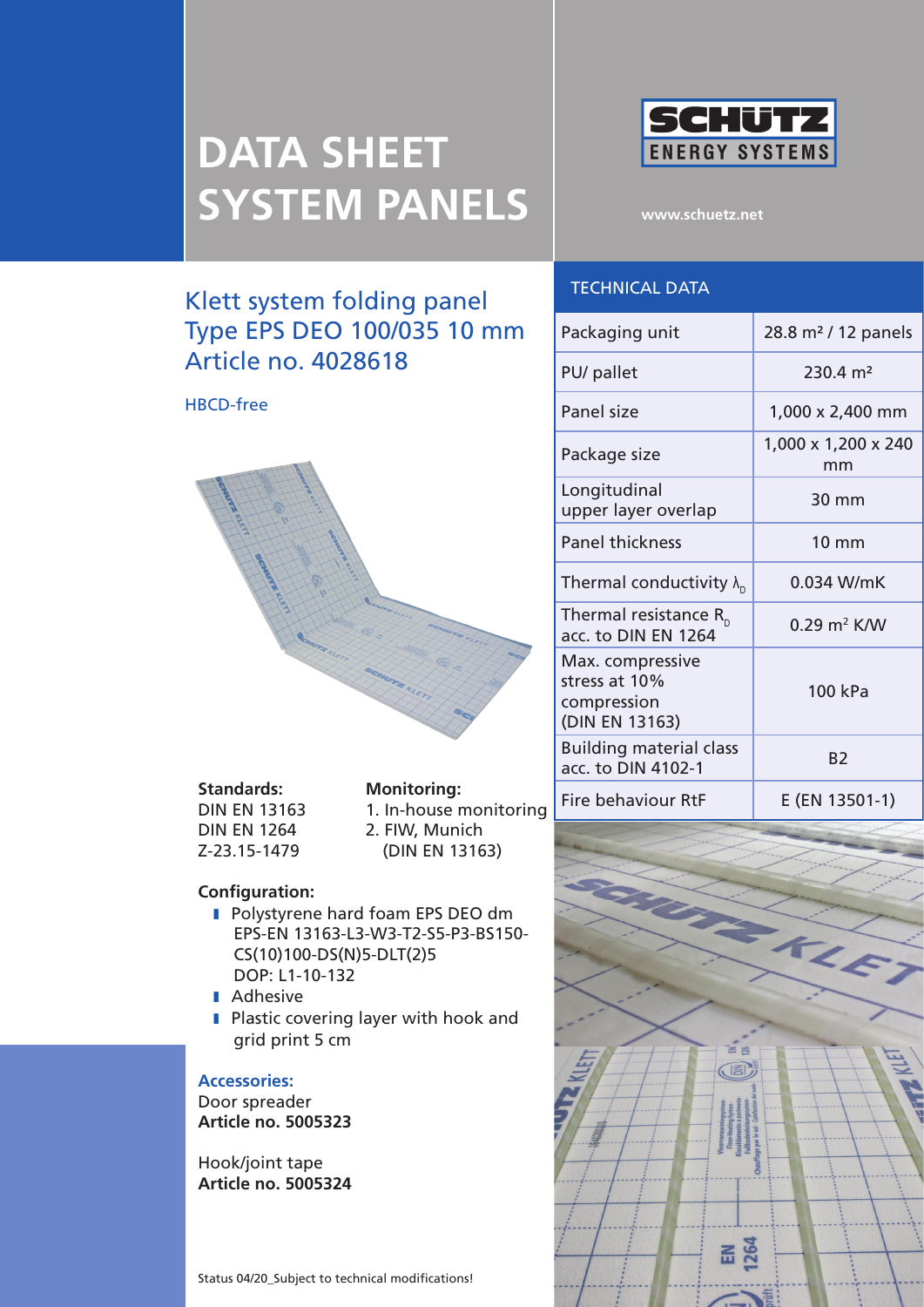

**www.schuetz.net**

# Klett system folding panel Type EPS DEO 100/035 15 mm Article no. 4028619

HBCD-free



**Standards: Monitoring:**

DIN EN 13163 1. In-house monitoring DIN EN 1264 2. FIW, Munich (DIN EN 13163)

#### **Configuration:**

- **I** Polystyrene hard foam EPS DEO dm EPS-EN 13163-T2-L3-W3-S5-P5-BS150- DS(N)5-CS(10)100 DOP: L1-10-132
- **I** Adhesive
- **I** Plastic covering layer with hook and grid print 5 cm

#### **Accessories:**

Door spreader **Article no. 5005323**

Hook/joint tape **Article no. 5005324**

Status 04/20\_Subject to technical modifications!

### Technical data

| Packaging unit                                                     | 19.2 $m2$ / 8 panels               |
|--------------------------------------------------------------------|------------------------------------|
| PU/ pallet                                                         | $153.6 \; \text{m}^2$              |
| Panel size                                                         | 1,000 x 2,400 mm                   |
| Package size                                                       | 1,000 x 1,200 x 240<br>mm          |
| Longitudinal upper<br>layer overlap                                | 30 mm                              |
| <b>Panel thickness</b>                                             | $15 \text{ mm}$                    |
| Thermal conductivity                                               | 0.034 W/mK                         |
| Thermal resistance $R_{n}$                                         | $0.44 \; \text{m}^2 \; \text{K/W}$ |
| Max. compressive<br>stress at 10%<br>compression<br>(DIN EN 13163) | 100 kPa                            |
| Fire behaviour RtF                                                 | E(EN 13501-1)                      |

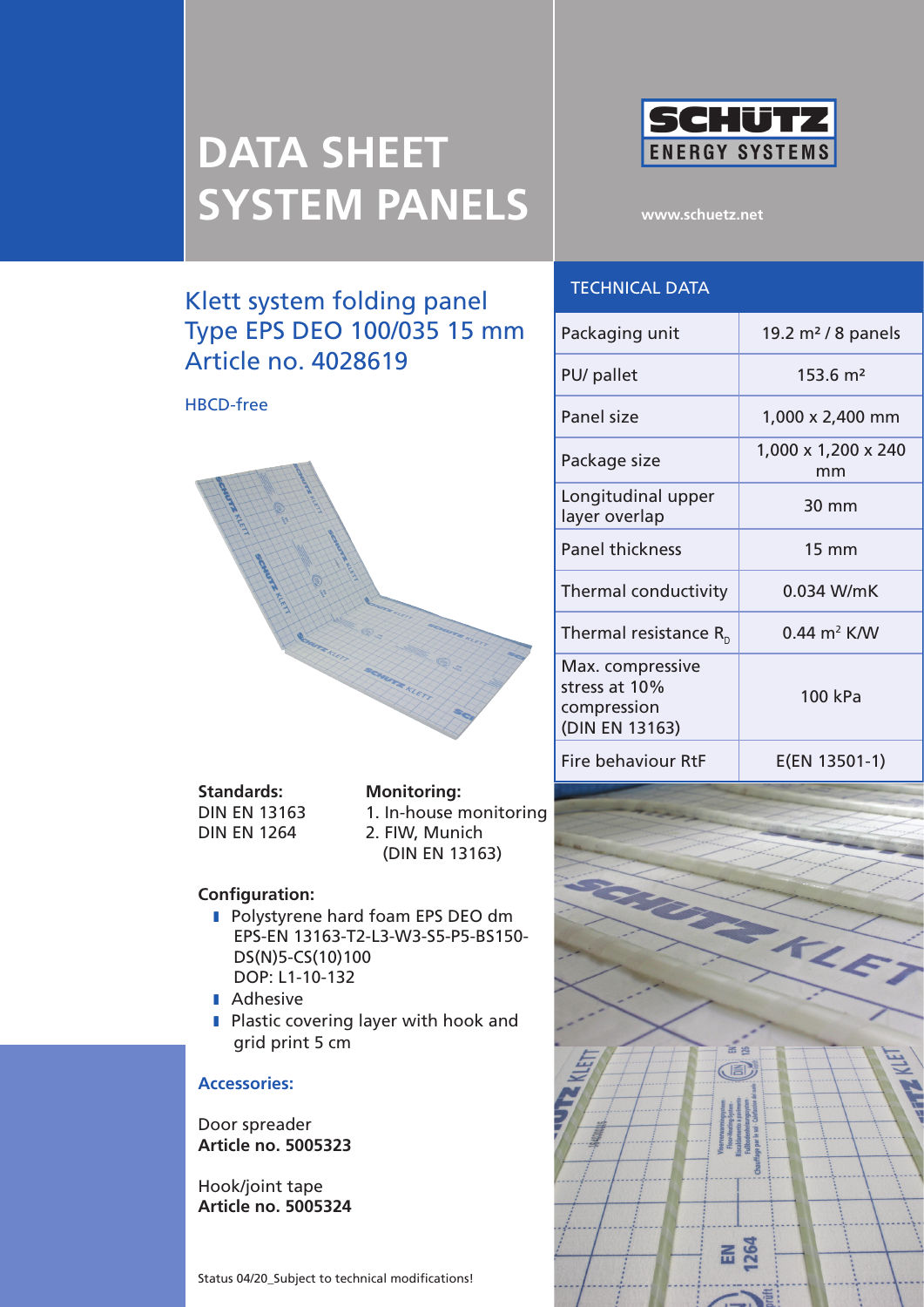Klett folding panel system EPS DEO 100/035 30 mm

Article no. 4028620

HBCD-free



**www.schuetz.net**

### Technical data

| Packaging unit                                                     | 9.6 $m2$ / 4 panels                |
|--------------------------------------------------------------------|------------------------------------|
| PU/ pallet                                                         | $76.8 \text{ m}^2$                 |
| <b>Panel dimensions</b>                                            | 1,000 x 2,400 mm                   |
| Package size                                                       | 1,000 x 1,200 x 240<br>mm          |
| Longitudinal upper<br>layer overlap                                | 30 mm                              |
| <b>Panel thickness</b>                                             | 30 mm                              |
| Thermal conductivity                                               | 0.034 W/mK                         |
| Thermal resistance $R_{n}$                                         | $0.88 \; \text{m}^2 \; \text{K/W}$ |
| Max. compressive<br>stress at 10%<br>compression<br>(DIN EN 13163) | 100 kPa                            |
| Fire behaviour RtF                                                 | E(EN 13501-1)                      |

**Standards: Monitoring:**

DIN EN 13163 1. In-house monitoring DIN EN 1264 2. FIW, Munich (DIN EN 13163)

#### **Configuration:**

- **I** Polystyrene hard foam EPS DEO dm EPS-EN 13163-T2-L3-W3-S5-P5-BS150- DS(N)5-CS(10)100 DOP: L1-10-132
- **Adhesive**
- **I** Plastic covering layer with hook and grid print 5 cm

#### **Accessories:**

Door spreader **Article no. 5005323**

Hook/joint tape **Article no. 5005324**

Status 04/20\_Subject to technical modifications!

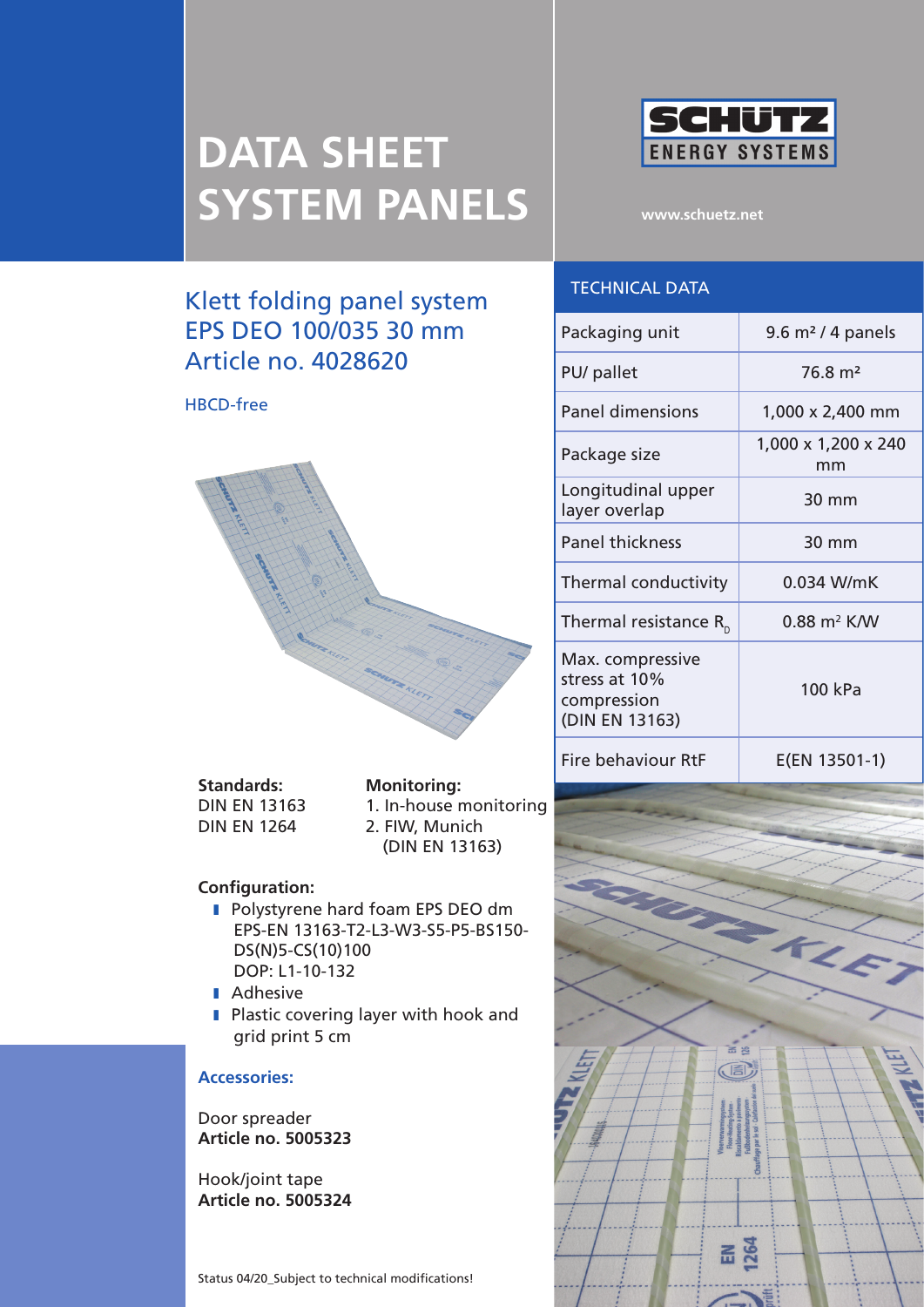## Klett system folding panel Type EPS-T 20-2 Article no. 4030635

#### HBCD-free



**Standards: Monitoring:** DIN EN 1264 2. FIW, Munich

DIN EN 13163 1. In-house monitoring

(DIN EN 13163)

#### **Configuration:**

- **I** Polystyrene hard foam EPS-T DES sg EPS-EN 13163-TC(0)-L3-W3-S1-P3- BS50-DS(N)5-SD30-CP2 DOP: L1-96/2003
- **I** Adhesive
- **I** Plastic covering layer with hook and grid print 5 cm

#### **Accessories:**

Door spreader **Article no. 5005323**

Hook/joint tape **Article no. 5005324**

Status 04/20\_Subject to technical modifications!



**www.schuetz.net**

### Technical data

| Packaging unit                                                                                                    | 24 m <sup>2</sup> / 10 panels      |
|-------------------------------------------------------------------------------------------------------------------|------------------------------------|
| PU/ pallet                                                                                                        | $120 \; \mathrm{m}^2$              |
| Panel size                                                                                                        | 1,000 x 2,400 mm                   |
| Package size                                                                                                      | 1,000 x 1,200 x 400<br>mm          |
| Longitudinal upper<br>layer overlap                                                                               | 30 mm                              |
| Panel thickness d <sub>r</sub> -c                                                                                 | 18 mm                              |
| Thermal conductivity                                                                                              | 0.044 W/mK                         |
| Thermal resistance $R_{n}$                                                                                        | $0.46 \; \text{m}^2 \; \text{K/W}$ |
| <b>Dynamic stiffness</b>                                                                                          | <b>SD 30</b>                       |
| Max. load capacity<br>acc. to DIN EN 13163                                                                        | 5 kPa                              |
| Max. load capacity<br>acc. to Austrian<br>Standard B 6000                                                         | 650 kg/m <sup>2</sup>              |
| Impact sound re-<br>duction $\Delta L_{w,R}$ where<br>$m'$ =120 kg/m <sup>2</sup> acc. to<br>DIN 4109-34: 2016-07 | 27dB                               |
| Fire behaviour RtF                                                                                                | E(EN 13501-1)                      |